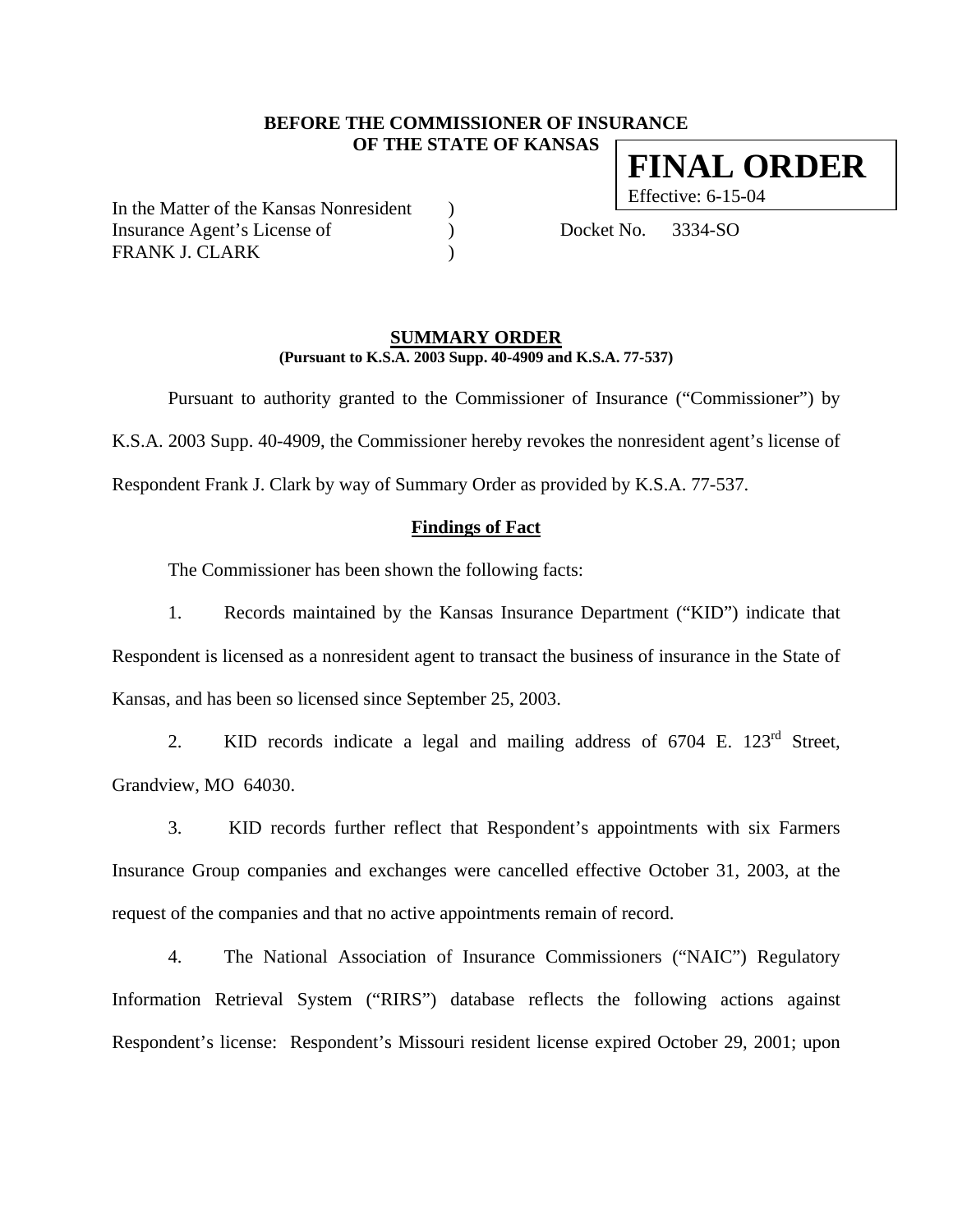reinstatement April 9, 2003, Respondent was assessed a monetary penalty for demonstrated lack of fitness or trustworthiness.

5. The Missouri order reflects that Respondent was fined for selling insurance without a license.

6. On or about May 20, 2004, Susan A. Gilbert-Holloway submitted an audit report to KID on behalf of Farmers Insurance Group ("Farmers") reflecting that, Respondent accepted premium and/or applications from consumers, both before and after termination of his appointment with Farmers, and failed to submit them to the company and continued to solicit business after his termination.

7. The Farmers report is contained in the record of the instant proceeding and incorporated by reference herein.

8. According to the report, complaints from four consumers were substantiated, and the company recovered nine additional checks issued by Farmers insureds and collected by Respondent after termination of his appointment.

9. According to the report, total dollar value of the loss, not including the recovered checks and a partial restitution Respondent made to a consumer, was \$541.20 to the company and \$120.00 to consumers.

#### **Applicable Law**

10. K.S.A. 2003 Supp. 40-4909(a) provides, in relevant part:

"The commissioner may deny, suspend, revoke or refuse renewal of any license issued under this act if the commissioner finds that the applicant or license holder has (1) Provided incorrect, misleading, incomplete or untrue information in the license application. (2) Violated (A) Any provision of chapter 40 of the Kansas Statutes Annotated, and amendments thereto, or any rule and regulation promulgated thereunder; (4) Improperly withheld, misappropriated or converted any moneys or properties received in the course of doing insurance business. (8) Used any fraudulent, coercive, or dishonest practice, or demonstrated any incompetence, untrustworthiness or financial

2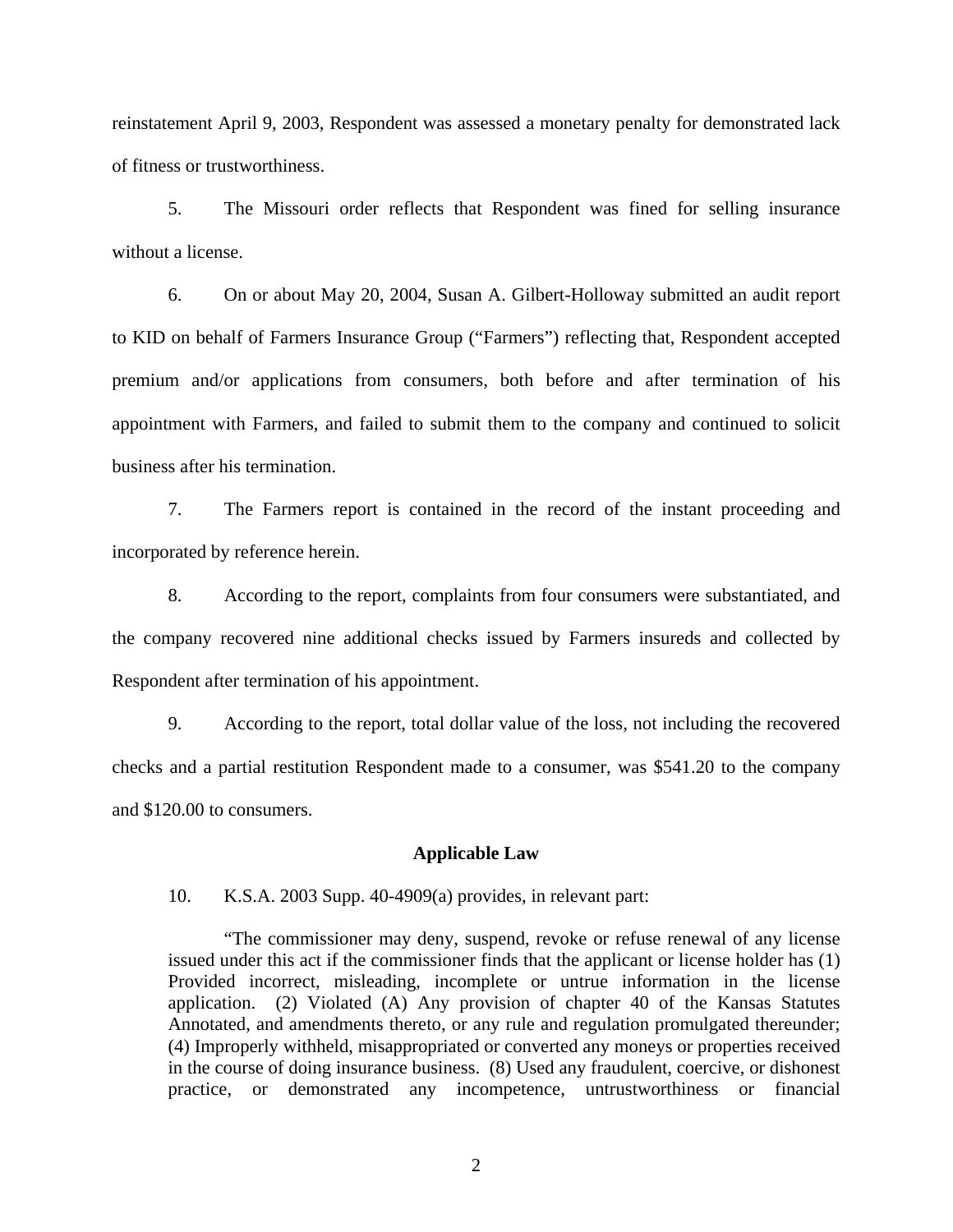irresponsibility in the conduct of business in this state or elsewhere. . . ." K.S.A. 2003 Supp. 40-4909(a).

11. K.S.A. 2003 Supp. 40-2404(11) defines "[making] false or fraudulent statements or representations on or relative to an application for an insurance policy, for the purpose of obtaining a fee, commission, money or other benefit from any insurer, agent, broker or individual" as an unfair trade practice prohibited by K.S.A. 40-2403.

12. The Commissioner may revoke any license issued under the Insurance Agents Licensing Act if the Commissioner finds that the insurable interests of the public are not properly served under such license. K.S.A. 2003 Supp. 40-4909(b).

#### **Conclusions of Law**

13. The Commissioner has jurisdiction over Respondent as well as the subject matter of this proceeding, and such proceeding is held in the public interest.

14. Based on information from Farmers that Respondent accepted applications and premium for insurance coverage after termination of his appointment with Farmers, the Commissioner concludes that Respondent has violated a provision of chapter 40 of the Kansas Statutes Annotated by falsely representing to consumers, either by false overt statements or by failure to disclose that he no longer represented the company, that he was authorized to accept applications on behalf Farmers Insurance Group companies for the purpose of obtaining money, in violation of K.S.A. 40-2403.

15. Based on information from Farmers that Respondent accepted premium before his termination and failed to forward it to the company, the Commissioner concludes that Respondent has improperly withheld, misappropriated or converted any moneys or properties received in the course of doing insurance business.

3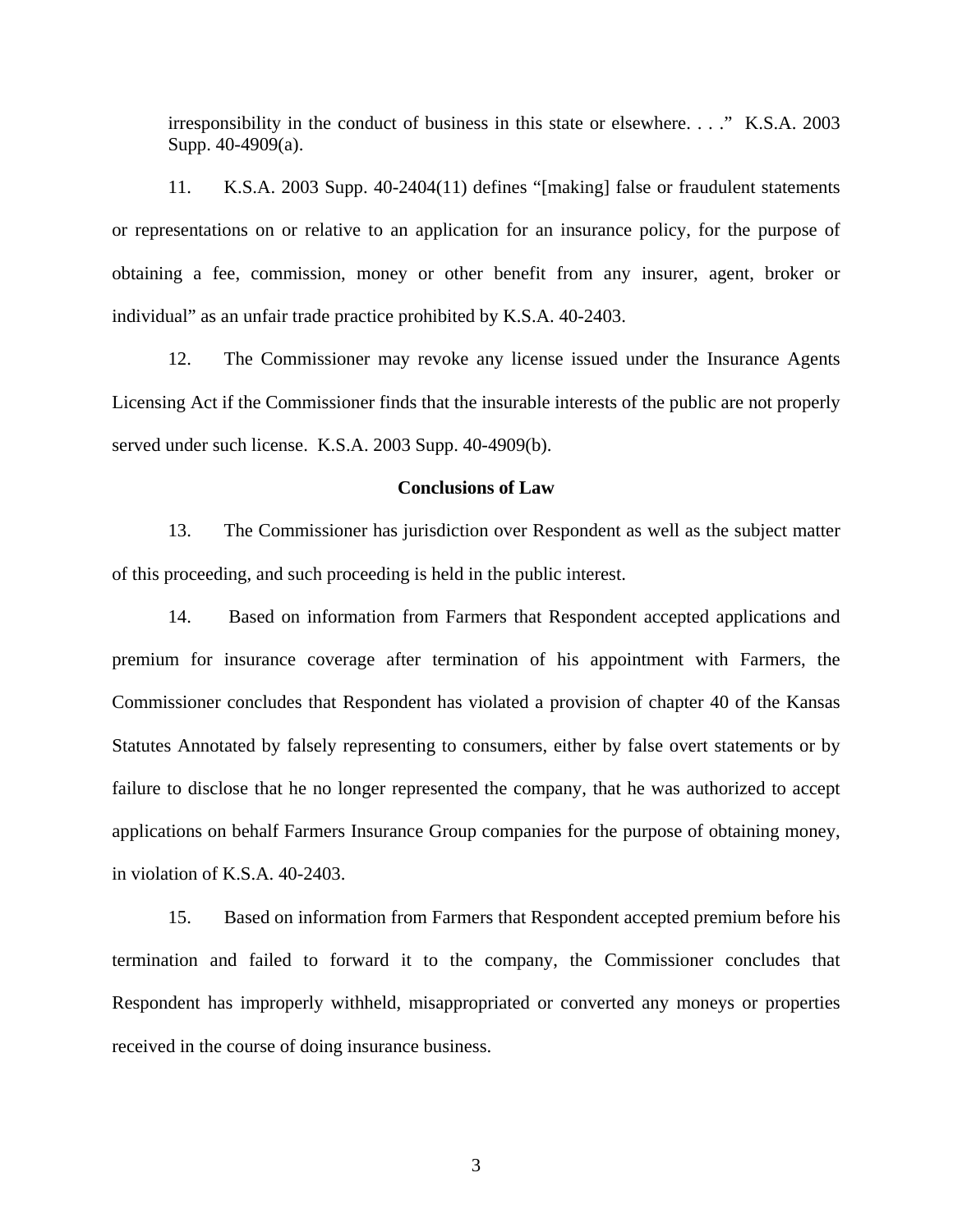16. The Commissioner concludes that the conduct described in paragraphs 14 and 15 constitutes fraudulent and dishonest practices.

17. The Commissioner, therefore, concludes that good cause exists pursuant to K.S.A. 2003 Supp. 40-4909(a) to revoke Respondent's Kansas nonresident insurance agent's license.

18. In addition, the Commissioner concludes that Respondent's insurance agent's license should be revoked without delay for the protection of the insurable interests of the public pursuant to K.S.A. 2003 Supp. 40-4909(b).

19. Based on the facts and circumstances set forth herein, it appears that the use of summary proceedings in this matter is appropriate, in accordance with the provisions set forth in K.S.A. 77-537(a), in that the use of summary proceedings does not violate any provision of the law and the protection of the public interest does not require the KID to give notice and opportunity to participate to persons other than Frank J. Clark.

# **IT IS THEREFORE ORDERED BY THE COMMISSIONER OF INSURANCE**

**THAT** the Kansas nonresident insurance agent's license of Frank J. Clark, is hereby

# **REVOKED**.

# **IT IS SO ORDERED THIS \_28th\_ DAY OF MAY 2004, IN THE CITY OF TOPEKA, COUNTY OF SHAWNEE, STATE OF KANSAS.**



| $\angle$ s/ Sandy Praeger        |
|----------------------------------|
| <b>Sandy Praeger</b>             |
| <b>Commissioner of Insurance</b> |
| BY:                              |
|                                  |

 $/s/$  John W. Campbell John W. Campbell General Counsel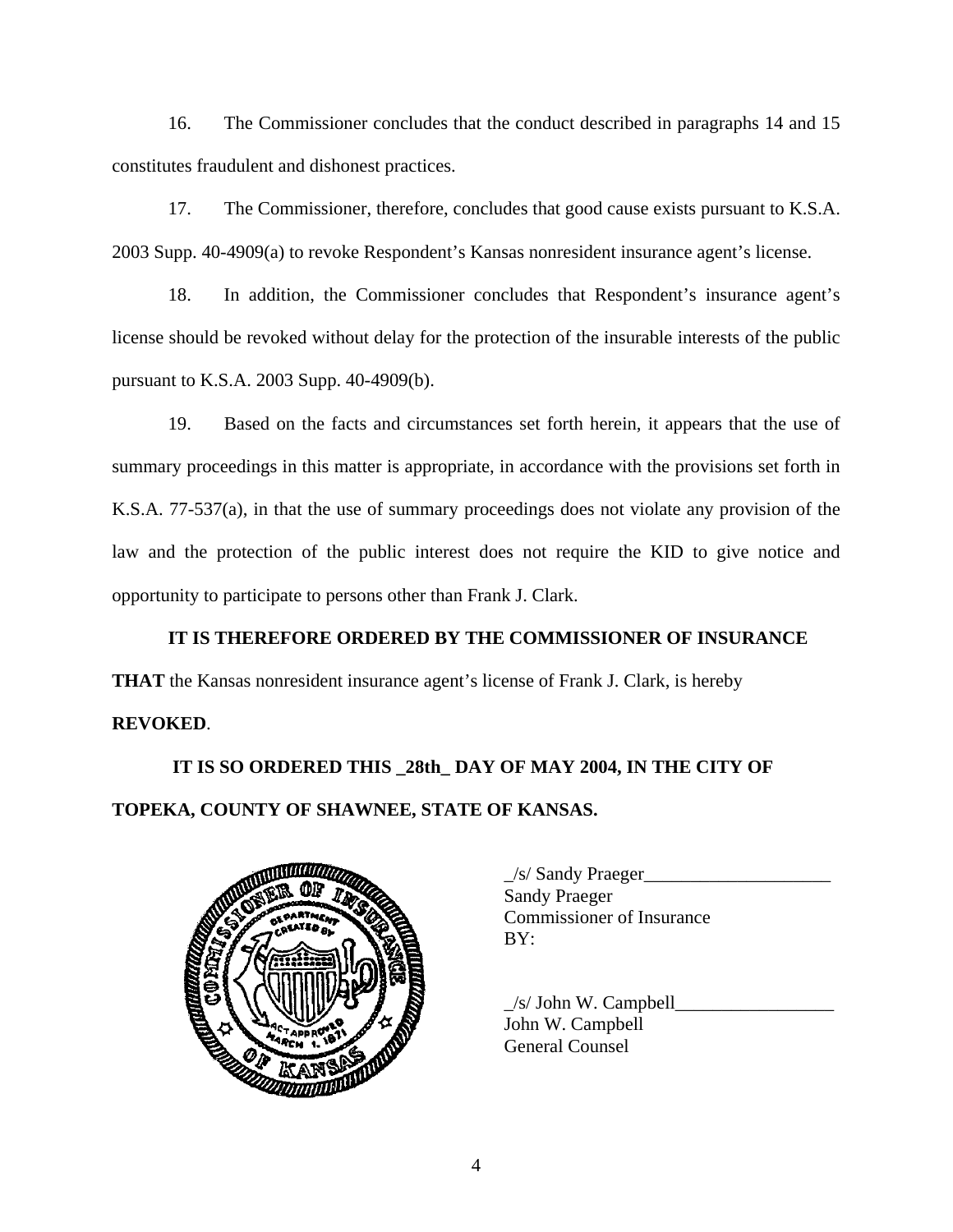**NOTICE: In the event the Petitioner files a petition for judicial review, the agency officer designated pursuant to K.S.A. 77-613(e) to receive service of a petition for judicial review on behalf of the KID is John W. Campbell, General Counsel, Kansas Insurance Department, 420 S.W. 9th St., Topeka, KS 66612-1678.** 

# **Certificate of Service**

 The undersigned hereby certifies that she served a true and correct copy of the above and foregoing **Notice** and **Summary Order** on this \_28th\_ day of May 2004, by causing the same to be deposited in the United States Mail, first class postage prepaid, addressed to the following:

Frank J. Clark 6704 E. 123rd Street Grandview, MO 64030

> $\angle$ s/ Brenda J. Clary $\angle$ Brenda J. Clary